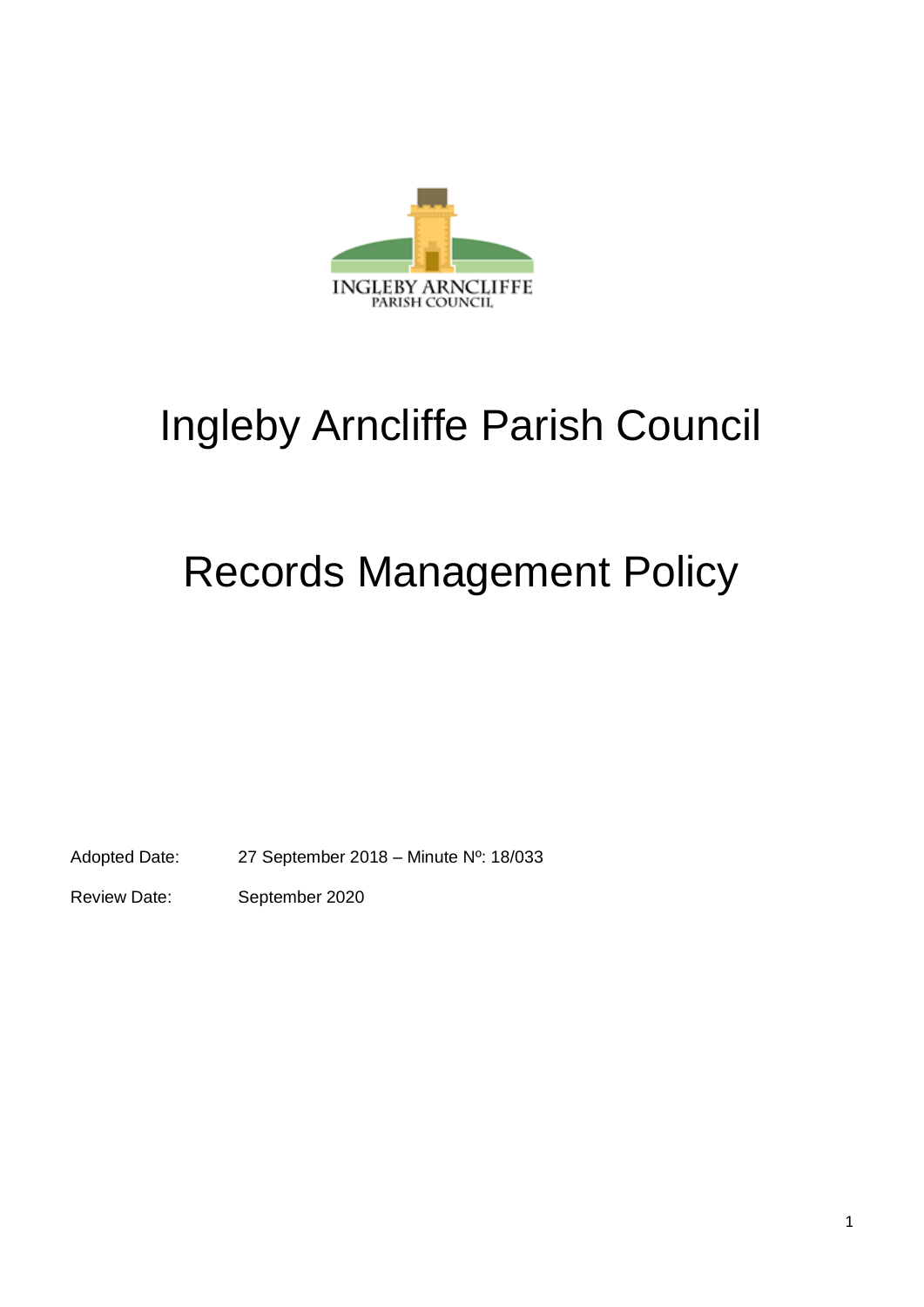## **1 Introduction**

1.1. The guidelines set out in this document supports the Ingleby Arncliffe Parish Council Data Protection Policy and assists us in compliance with the Freedom of Information Act 2000, the General Data Protection Regulation 2018 (GDPR) and other associated legislation.

1.2. It is important that the Ingleby Arncliffe Parish Council has in place arrangements for the retention and disposal of documents necessary for the adequate management of services in undertaking its responsibilities. This policy sets out the minimum requirements for the retention of documents and sets out the requirements for the disposal of documents. However, it is important to note that this is a live document and will be updated on a regular basis.

1.3. Ingleby Arncliffe Parish Council will ensure that information is not kept for longer than is necessary and will retain the minimum amount of information that it requires to carry out its functions and the provision of services, whilst adhering to any legal or statutory requirements.

## **2. Aims and Objectives**

2.1. It is recognised that up to date, reliable and accurate information is a vital to support the work that the Ingleby Arncliffe Parish Council does and the services that we provide to our residents. This document will help us to:

- Ensure the retention and availability of the minimum amount of relevant information that is necessary for the Council to operate and provide services to the public.
- Comply with legal and regulatory requirements, including the Freedom of Information Act 2000, the Environmental Information Regulations 2004 and the GDPR.
- Save employees' time and effort when retrieving information by reducing the amount of information that may be held unnecessarily.
- Ensure archival records that are of historical value are appropriately retained for the benefit of future generations.

## **3. Scope**

3.1. For the purpose of this policy, 'documents' includes electronic, microfilm, microfiche and paper records.

3.2. Where storage is by means of paper records, originals rather than photocopies should be retained where possible.

## **4. Standards of good practice**

4.1. The Ingleby Arncliffe Parish Council will make every effort to ensure that it meets the following standards of good practice:

- Adhere to legal requirements for the retention of information as specified in the Retention Schedule at Annex A.
- Personal information will be retained in locked filing cabinets access to these documents will only be by authorised personnel.
- Disclosure information will be retained in a locked cabinet.
- Appropriately dispose of information that is no longer required.
- Appropriate measures will be taken to ensure that confidential and sensitive information is securely destroyed.
- Information about unidentifiable individuals is permitted to be held indefinitely for historical, statistical or research purposes eg. Equalities data.
- Wherever possible only one copy of any personal information will be retained and that will be held within secure electronic storage facility.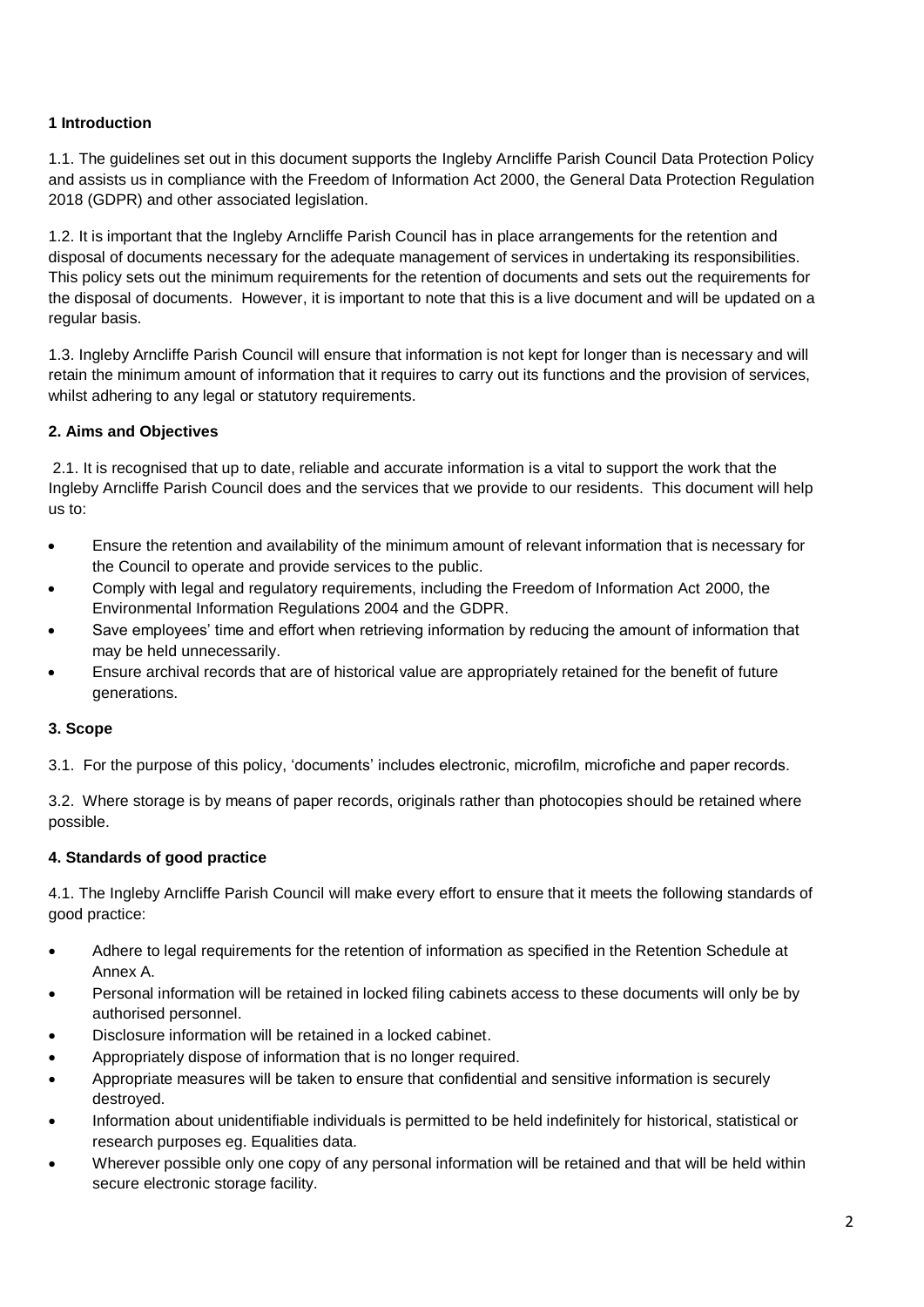## **5. Breach of Policy and Standards**

5.1. Any employee who knowingly or recklessly contravenes any instruction contained in, or following from, this Policy may, depending on the circumstances of the case, have disciplinary action, which could include dismissal, taken against them.

5.2. Where there is a breach of the policy, the Council may need to consider whether there is also a breach of the GDPR.

## **6. Roles and Responsibilities**

6.1. The Ingleby Arncliffe Parish Council Clerk has responsibility for implementation of the policy under delegation of the Ingleby Arncliffe Parish Council.

6.2. The Ingleby Arncliffe Parish Council Clerk is responsible for the maintenance and operation of this policy including ad-hoc checks to ensure compliance.

## **7. Retention**

7.1. Timeframes for retention of documents have been set using legislative requirements, guidance from the National Association of Local Councils and the Chartered Institute of Personnel and Professional Development (CIPD).

7.2. Throughout retention the conditions regarding safe storage and controlled access will remain in place.

7.3. The attached 'Appendix' shows the minimum requirements for the retention of documents as determined by the Ingleby Arncliffe Parish Council for the management of specific documentation types. Officers holding documents should exercise judgement as to whether they can be disposed of at the end of those periods detailed in the attached 'Appendix'

## **8. Disposal**

8.1. Documents/data no longer required by Ingleby Arncliffe Parish Council for administrative purposes must be finely shredded/disposed of through specialist waste removal contractors and deleted entirely and securely from the Ingleby Arncliffe Parish Council computer system(s).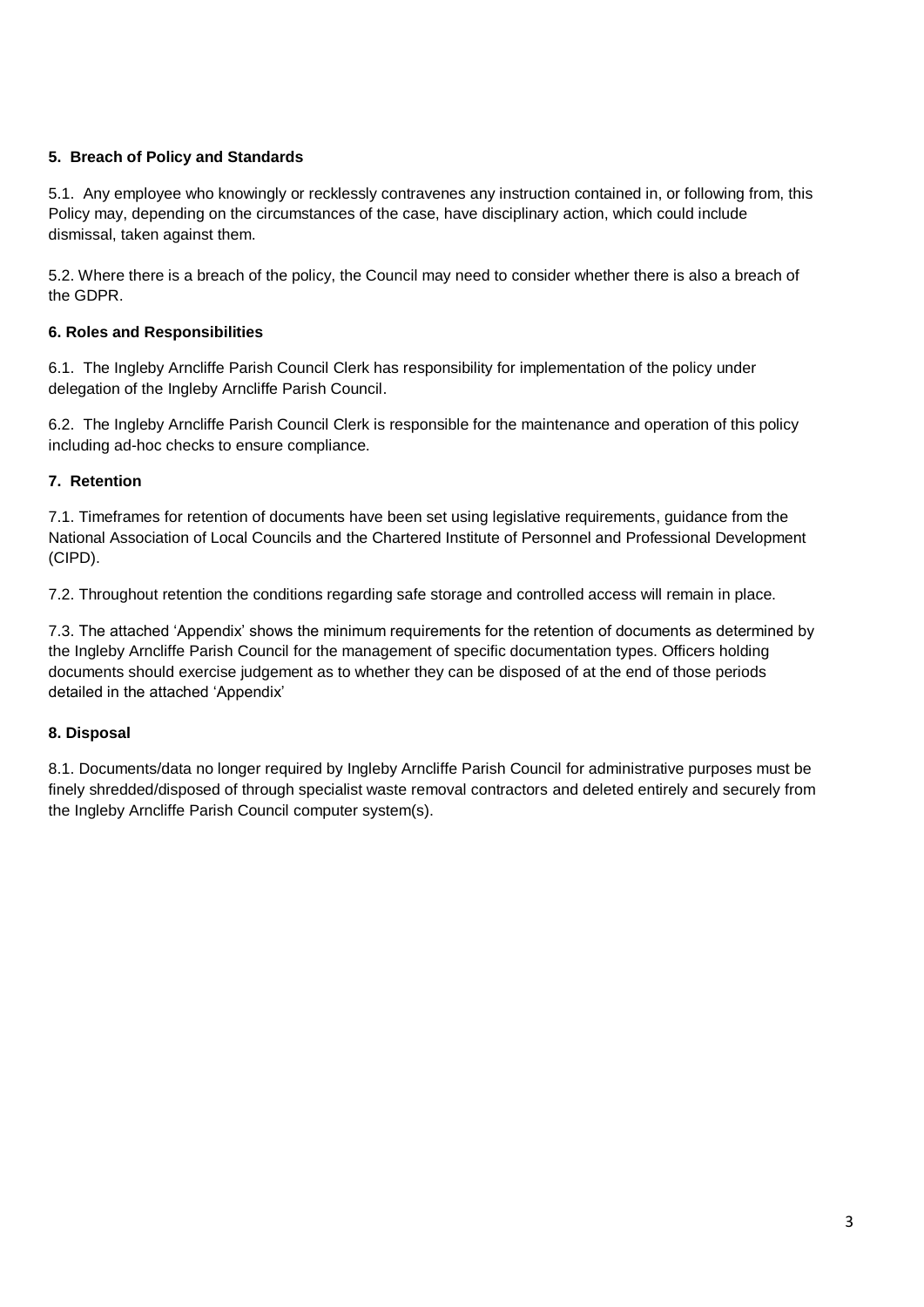#### **APPENDIX A**

## **Document Retention Timescales**

| <b>Document</b>                                             | <b>Retention Period</b>                        |
|-------------------------------------------------------------|------------------------------------------------|
| <b>Finance</b>                                              |                                                |
| <b>Financial Published Final Accounts</b>                   | Indefinitely                                   |
| Annual Governance and Accountability Return                 | Indefinitely                                   |
| Final Account working papers                                | 6 years                                        |
| Records of all accounting transactions held in the          | At least 6 years                               |
| financial management system                                 |                                                |
| Cash Books (records of monies paid out and received)        | 12 years                                       |
| <b>Purchase Orders</b>                                      | 6 years                                        |
| Cheque Payment Listings (Invoices received)                 | 6 years                                        |
| Payment Vouchers Capital and Revenue (copy                  | 12 years                                       |
| invoices)                                                   |                                                |
| Goods received notes, advice notes and delivery             | 3 years                                        |
| notes                                                       |                                                |
| Petty cash vouchers and reimbursement claims                | 6 years                                        |
| Debtors and rechargeable works records                      | 6 years                                        |
| Expenses and travel allowance claims                        | 6 years                                        |
| Asset Register for statutory accounting purposes            | 10 years                                       |
| Adopted annual budget                                       | 6 years                                        |
| <b>Financial Plan</b>                                       | 6 years                                        |
| Budget Estimates - Detailed Working Papers and<br>summaries | 3 years                                        |
| Bank Statements (electronic) and Instructions to<br>banks   | 6 years                                        |
| <b>Bank Statements (Hardcopy)</b>                           | 6 years                                        |
| Prime evidence that money has been banked                   | 6 years                                        |
| Refer to Drawer (RD) cheques                                | 3 years                                        |
| Cancelled Expenditure cheques                               | 3 years                                        |
| <b>Bank Reconciliation</b>                                  | 3 years                                        |
| Cheques presented/drawn on the Council bank<br>accounts     | 3 years                                        |
| <b>Grant/Funding Applications &amp; Claims</b>              | 3 years                                        |
| Precept Forms                                               | Indefinitely                                   |
| <b>Internal Audit Plans/Reports</b>                         | 3 years                                        |
| <b>Fees and Charges Schedules</b>                           | 6 years                                        |
| Loans and Investment Records; temporary loan                | 10 years (after redemption of                  |
| receipts                                                    | loan)                                          |
| Current and expired insurance contracts and policies        | 10 years (or as long as it is                  |
| indefinitely Insurance records and claims                   | possible for a claim to be made<br>under then) |
| VAT records, input and output                               | 10 years                                       |
| Final accounts of contracts executed under hand or          | 12 years from completion of                    |
| seal                                                        | contract                                       |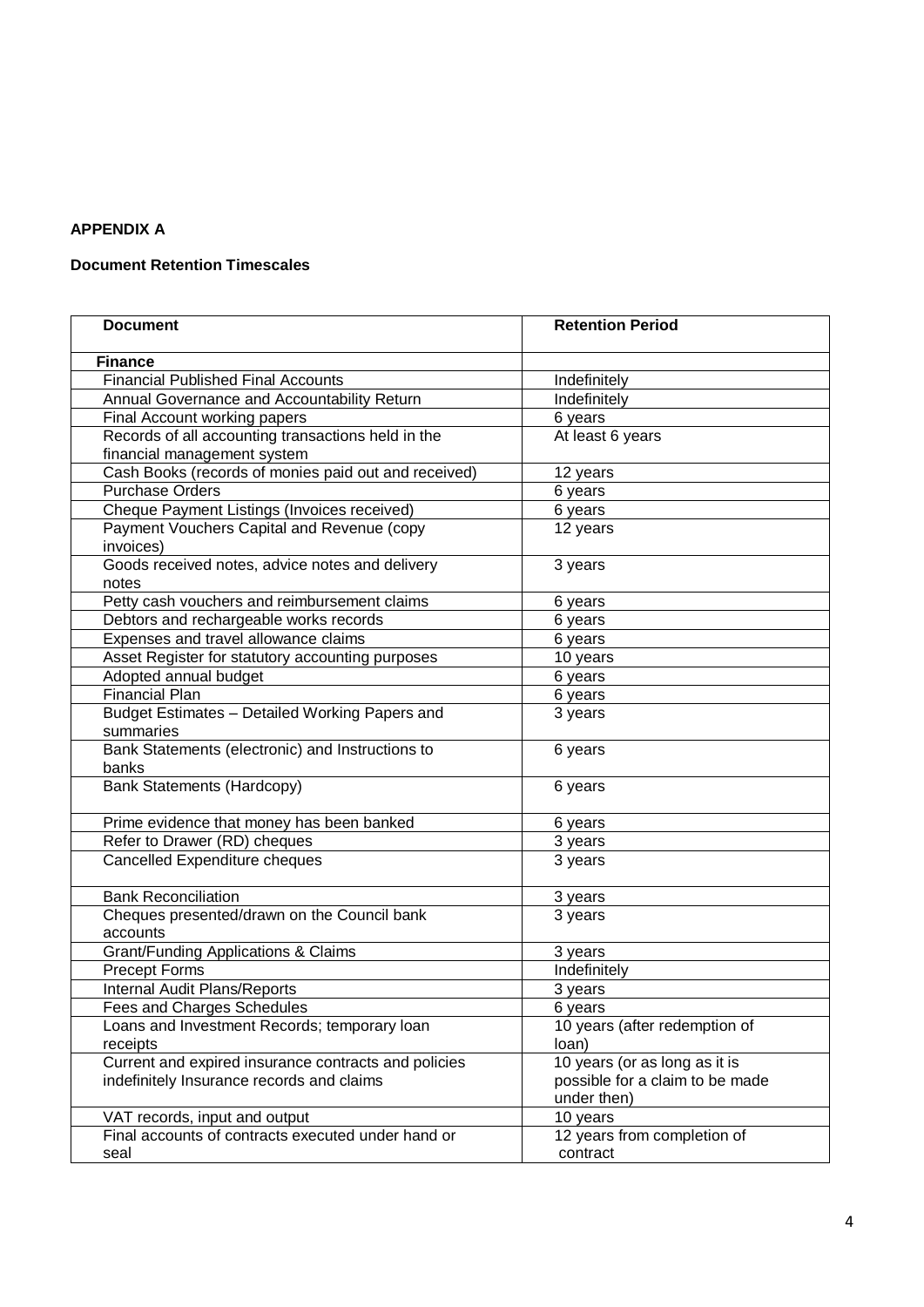| <b>Personnel/employment</b>                                                                              |                                                                                                                              |
|----------------------------------------------------------------------------------------------------------|------------------------------------------------------------------------------------------------------------------------------|
| Unsuccessful application forms                                                                           | 6 months to 1 year                                                                                                           |
| Unsuccessful reference requests                                                                          | 1 year                                                                                                                       |
| Successful application forms and CVs                                                                     | For duration of employment<br>+6 years                                                                                       |
| References received                                                                                      | For duration of employment<br>+6 years                                                                                       |
| Statutory sick records, pay, calculations, certificates<br>etc.                                          | For duration of employment<br>+6 years                                                                                       |
| Annual leave records                                                                                     | For duration of employment<br>+6 years                                                                                       |
| Unpaid leave/special leave                                                                               | For duration of employment<br>+6 years                                                                                       |
| Annual appraisal/assessment records                                                                      | Current year and previous<br>2 years                                                                                         |
| <b>Time Control Records</b>                                                                              | 2 years                                                                                                                      |
| Disclosure and Barring checks                                                                            | 6 months                                                                                                                     |
| Employee Personnel files, training records, discipline<br>and grievance records and working time records | 6 years after employment ceases                                                                                              |
| Disciplinary or grievance investigations - unproven                                                      | Destroy immediately after<br>investigation or appeal                                                                         |
| Statutory Maternity/Paternity records, calculations,<br>certificates etc                                 | 3 years after the tax year in<br>which the maternity period ended                                                            |
| Time sheets and overtime claims                                                                          | 6 years                                                                                                                      |
| Statutory end of year returns to Inland Revenue and<br>Pensions records                                  | Indefinitely                                                                                                                 |
| Income Tax and National Insurance Records                                                                | Not less than 3 years after the<br>end of the financial year to which<br>they relate                                         |
| Wages/salary records, overtime, bonuses,<br>expenses etc                                                 | 6 years                                                                                                                      |
| Accident books, records and reports                                                                      | 3 years from date of last entry (If<br>a child or young adult is involved,<br>then until the person reaches the<br>age of 21 |
| Redundancy records                                                                                       | 6 years from the date of<br>redundancy                                                                                       |

| Corporate                                           |                                        |
|-----------------------------------------------------|----------------------------------------|
| All Ingleby Arncliffe Parish Council minutes        | Indefinitely and archived after two    |
| including minutes of committees, sub-committee      | years                                  |
| meetings and any working group minutes              |                                        |
| Policies and procedures                             | Until updated or reviewed              |
| Asset management records                            | Indefinitely                           |
| Internal audit records                              | 6 years                                |
| Internal audit fraud investigation                  | 7 years from date of final outcome     |
|                                                     | of investigation                       |
| Risk register                                       | Indefinitely                           |
| Risk assessments (any)                              | 6 years                                |
| Pre-tender qualification document, summary list of  | 1 year                                 |
| expression of interest received, a summary of any   |                                        |
| financial or technical evaluation supplied with the |                                        |
| expressions of interest Initial application         |                                        |
| Successful tender documentation Life of contract    | 6 years from date of final payment     |
| Unsuccessful tender documentation                   | Until final payment of contract let is |
|                                                     | made                                   |
| Deeds of land and property                          | Indefinitely                           |
|                                                     |                                        |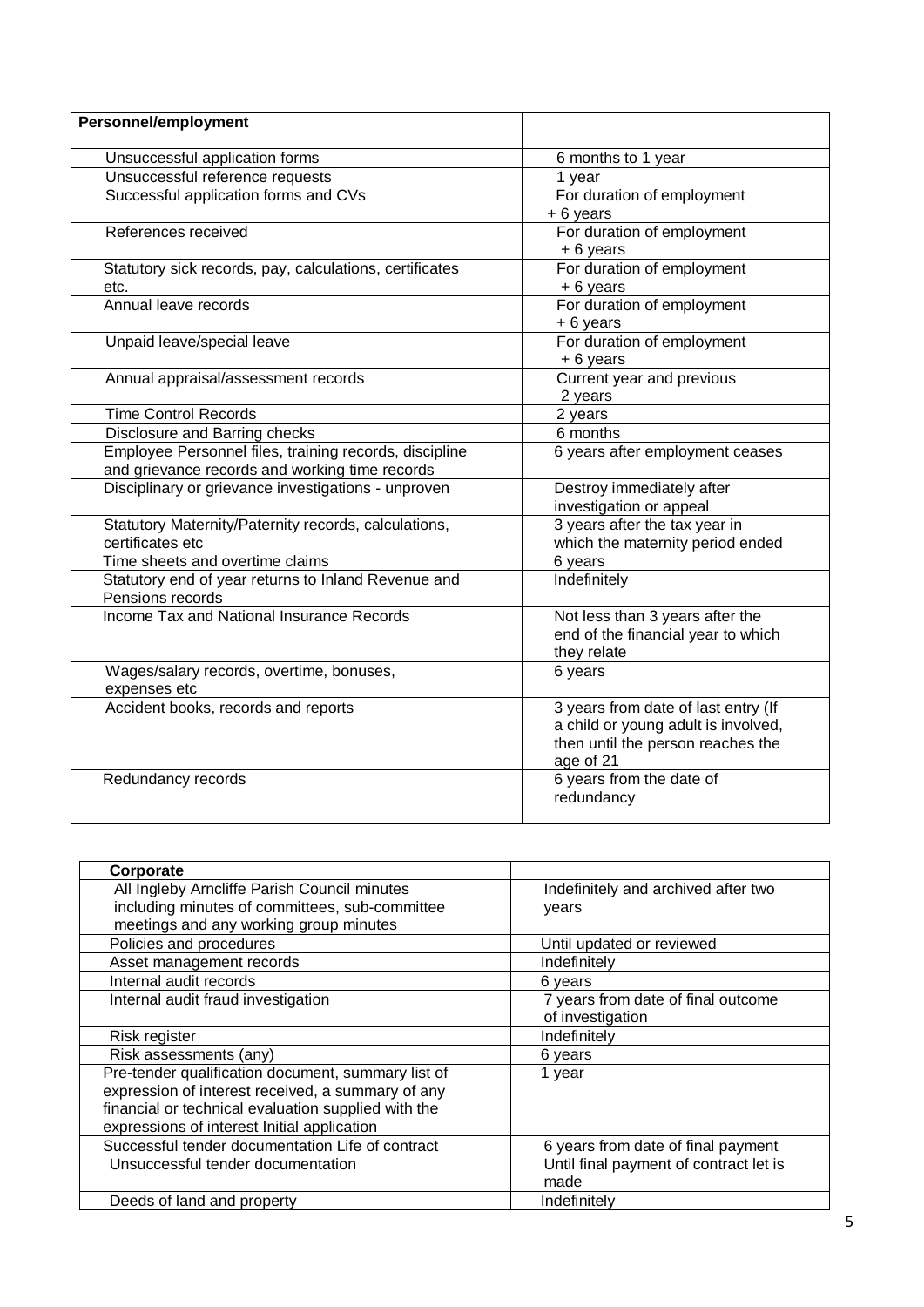| Land and property rental agreements                      | 6 years after expiry of the<br>agreement      |
|----------------------------------------------------------|-----------------------------------------------|
| Property evaluation lists                                | Indefinitely                                  |
| Lease agreements, variation and valuation queries        | 12 years after the expiry of the<br>agreement |
| Documentation referring to externally funded<br>projects | 6 years                                       |
| Premises License applications                            | Indefinitely                                  |

| <b>Health &amp; Safety</b>                                              |                                                                                                                                                                                                                                                   |
|-------------------------------------------------------------------------|---------------------------------------------------------------------------------------------------------------------------------------------------------------------------------------------------------------------------------------------------|
| Health and Safety Accident books and records                            | 3 years after the date of the last<br>entry (unless an accident involving<br>chemicals or asbestos is contained<br>within then 40 years). If the accident<br>concerns a child or young adult<br>retain until the person reaches the<br>age of 21. |
| Medical records containing details of employee                          | 40 years from the date of the last                                                                                                                                                                                                                |
| exposed to asbestos or as specified by the Control of                   | entry                                                                                                                                                                                                                                             |
| Substances Hazardous to Health Regulations 1999                         |                                                                                                                                                                                                                                                   |
| Medical examination certificates                                        | 4 years from date of issue                                                                                                                                                                                                                        |
| Asbestos records for premises/property including                        | 40 years                                                                                                                                                                                                                                          |
| survey and removal records                                              |                                                                                                                                                                                                                                                   |
| Parks and play area inspection reports                                  | 6 years                                                                                                                                                                                                                                           |
| All inspection certificates                                             | 6 years                                                                                                                                                                                                                                           |
| Repairs job sheets                                                      | 2 years                                                                                                                                                                                                                                           |
| Periodic machinery inspection tests (PAT, equipment<br>calibration etc) | 2 years                                                                                                                                                                                                                                           |
| Documents relating to the process of collecting,                        | 3 years                                                                                                                                                                                                                                           |
| transporting and disposal of general waste                              |                                                                                                                                                                                                                                                   |
| Documents relating to the process of collecting,                        | 10 years                                                                                                                                                                                                                                          |
| transporting and disposal of hazardous waste                            |                                                                                                                                                                                                                                                   |
| Plant and equipment testing                                             | 2 years                                                                                                                                                                                                                                           |
| <b>Unusual Incident Forms</b>                                           | 3 years                                                                                                                                                                                                                                           |
| <b>Manual Handling Assessment Forms</b>                                 | 3 years                                                                                                                                                                                                                                           |
|                                                                         |                                                                                                                                                                                                                                                   |

| <b>Other</b>                                          |                                                                                                                                                                                                                                                                                  |
|-------------------------------------------------------|----------------------------------------------------------------------------------------------------------------------------------------------------------------------------------------------------------------------------------------------------------------------------------|
| Hard copy routine correspondence                      | File management - retain until matter dealt<br>with; maximum period 6 months. Where<br>the Ingleby Arncliffe Parish Council believes<br>that it is necessary to keep correspondence<br>for an increased length of time, it will redact<br>personal data from the correspondence. |
| Electronic routine correspondence                     | File management - retain until matter dealt<br>with; maximum period 6 months. Where the<br>Ingleby Arncliffe Parish Council believes<br>that it is necessary to keep correspondence<br>for an increased length of time, it will redact<br>personal data from the correspondence. |
| Requests under the Freedom of Information Act<br>2000 | File management - retain until matter dealt<br>with plus 6 months. Where the Ingleby<br>Arncliffe Parish Council believes that it is<br>necessary to keep correspondence for an<br>increased length of time, it will redact<br>personal data from the correspondence.            |
| <b>Planning Applications</b>                          | Recommendations in connection with<br>relevant planning applications are recorded                                                                                                                                                                                                |